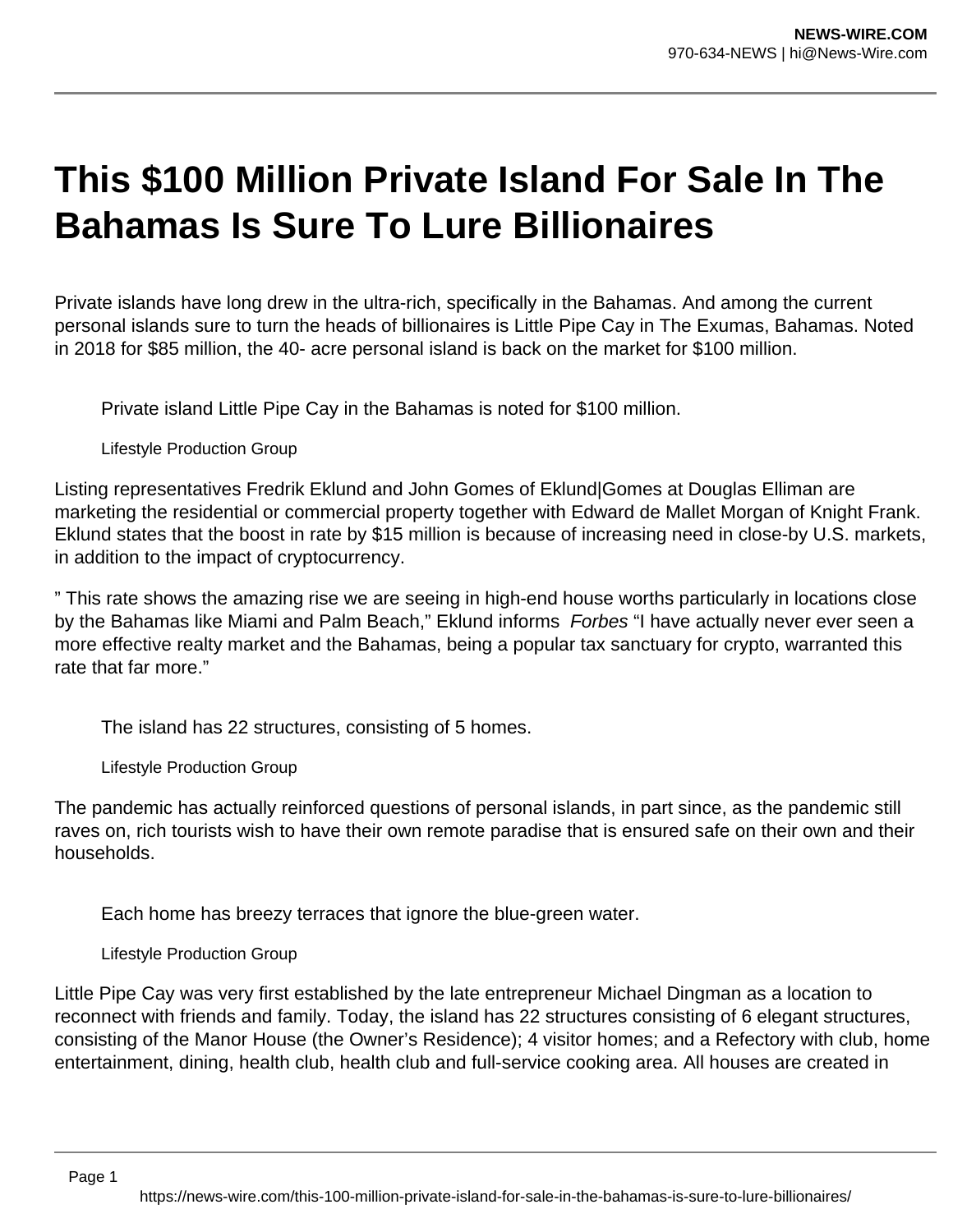Bahamian Colonial design and feature all furnishings and art.

Amenities consist of a big outside swimming pool, helicopter pad, personal beaches and more.

Lifestyle Production Group

The Manor House even has an island interaction center and cyclone bunker below it. There are likewise personnel quarters, warehouses, a boat barn and a fertilizer shed. The previous owners invested a lot into the island's facilities and developed a water purification plant, freshwater storage, an underground power grid and a power station. There's whatever you want and needs.

The island features totally provided homes, in addition to boats and water toys.

Lifestyle Production Group

Despite its remote nature, there is absolutely nothing rustic about the houses. Each is equipped with modern-day features and stylish, upgraded design including vibrant prints. The interiors cover an overall of 20,059 square feet and all spaces include ultra-luxe home furnishings, high ceilings with crown moldings, terraces and personal restrooms connected to each restroom. Like a store hotel, no information is left unblemished. Your homes and homes have A/C, adequate seating locations and some even consist of fireplaces and butler serving locations.

The structures include Bahamian Colonial-style architecture and upgraded home furnishings and design.

Lifestyle Production Group

Little Pipe Cay has a helicopter pad, an extensive swimming pool, pier, personal beaches and undeveloped locations with native trees. Surrounded by turquoise-blue water and unlimited views of the ocean, it's really a dream.

The island was purchased and established by the late Michael Dingman.

Lifestyle Production Group

The Bahamas is a favored tax sanctuary for United States homeowners thanks to its distance to the States, and now it's the brand-new cryptocurrency tax shelter after China prohibited cryptocurrency deals. In 2020, it ended up being the very first country to release its main currency in digital type (called the Sand Dollar). It's still being gone over regarding when or if they will accept cryptocurrency as a type of payment for the island.

" It was the very first concern I asked when we got the call to note the island," Gomes informs Forbes

Page 2